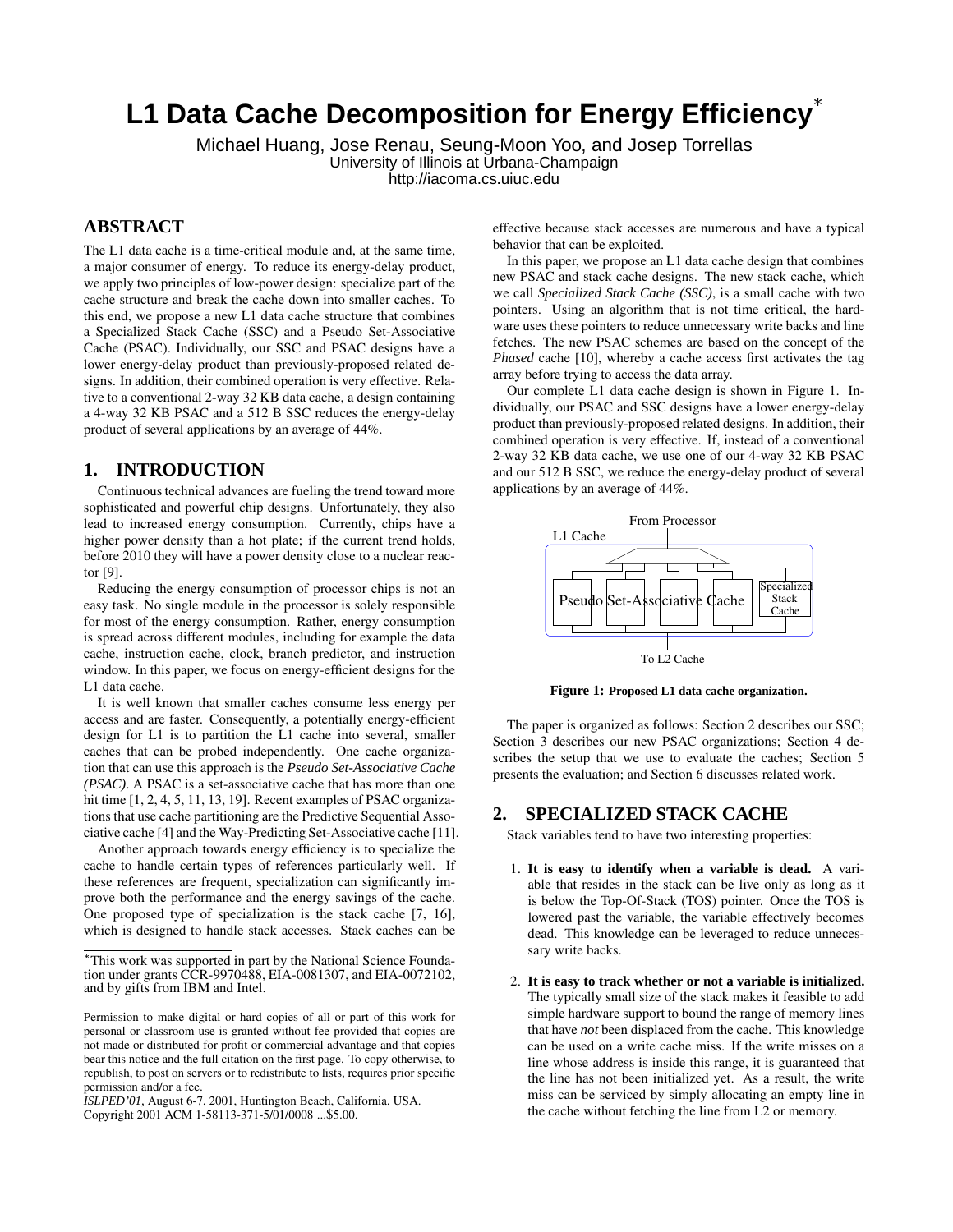These two properties have been used by Lee *et al.* [16] to reduce unnecessary write backs and line fetches. They have proposed specialized microarchitecture for the stack. Their design is an 8 KB circular buffer (Section 6).

However, if energy efficiency is a major goal, a different design is called for. Instead of a large circular buffer, we would like a cache for stack references that both is small and has only simple extensions over a conventional cache design. Our solution to this problem is what we call the Specialized Stack Cache (SSC).

The SSC is connected in parallel to the rest of the L1 data cache as shown in Figure 1. It receives all the stack references issued by the processor. It has two registers, namely the TOS and the *Safe Region Bottom (SRB)* registers. The TOS contains the address of the top of the stack. It is used to reduce unnecessary write backs. Specifically, any line above the TOS is dead and, therefore, if it is displaced from the cache, it does not need to be written back to L2.

The SRB is used in combination with the TOS to reduce unnecessary line fetches. We want to set the SRB such that we can guarantee that no useful data in the range of addresses between the TOS and the SRB has been displaced from the SSC. Cache lines in this range of addresses can contain either initialized or uninitialized data. A stack cache write miss in this range of addresses means that the corresponding memory line is uninitialized. As a result, there is no need to fetch the line from L2 or memory.

To guarantee these conditions, the SRB is set as follows. When a process is scheduled, we set the SRB to the TOS. As the process runs, the TOS may move below or above the SRB. If it moves below (leaving the SRB outside the stack), we reset the SRB to the TOS. If it moves above, we do not change the SRB. However, if a dirty line between the TOS and the SRB addresses gets displaced from the SSC, we set the SRB to point to the displaced address plus one memory line closer to the TOS. Note that such a displaced dirty line may or may not contain live variables, but we have to be conservative and assume that it does. If, instead, a non-dirty line between the TOS and the SRB is silently displaced, no action is taken because it contained uninitialized data. With this support, it is guaranteed that no useful data in the range of addresses between the TOS and the SRB has been displaced from the SSC cache.

Fortunately, checking the TOS or SRB registers occurs off the critical path, and updating them occurs infrequently. Specifically, checking mostly occurs on write misses and on dirty line displacements: on a write miss, the SRB is checked to see if a line fetch can be avoided; on a dirty displacement, the TOS and SRB are checked to see if a line write back can be avoided and if the SRB needs to be updated. On a TOS move, the SRB is also checked to see if it needs to move.

Updates may occur in the following cases. The SRB may be updated in a dirty line displacement. Both the TOS and SRB may be updated on a stack pointer move. Finally, they are both set to the top of the stack when a process gets scheduled.

Finally, for this system to work, we also need two other supports. The first one is to keep the SSC virtually tagged. If we tagged the SSC with physical addresses, stack addresses could become noncontiguous, which would complicate address comparisons with the TOS and SRB. Fortunately, using a virtually-tagged SSC also saves energy because address translation is eliminated.

The second support is to ensure that all stack references go to the SSC. If some of them went to the rest of L1, our algorithm would not work properly. Consequently, we need to detect stack references. A good way to do so has been proposed by Bekerman *et al.* [3]. In the decode stage, instructions that use the stack pointer are identified. Their accesses are later forwarded to the SSC. Since not all the stack accesses use the stack pointer, a snooping mechanism is used to redirect the remaining stack accesses to the SSC. With this solution, only the accesses redirected by the snooping mechanism to the SSC require one additional cycle. According to [3], only 1.2% of the accesses need any redirection.

Overall, the resulting SSC is very energy efficient: both unnecessary write backs and unnecessary line fetches are reduced, the SSC can be quite small, and it is virtually tagged.

#### **3. PSEUDO SET-ASSOCIATIVE CACHE**

Pseudo Set-Associative Caches (PSAC) are set-associative caches that have more than one hit time [1, 2, 4, 5, 11, 13, 19]. One way to organize a PSAC is by combining a set of smaller caches (also called *ways*) that can be probed independently (Figure 1). In such designs, probing one of these small caches is likely to be faster and less energy-consuming than accessing a conventional setassociative cache. Recent examples of PSAC designs that are based on multiple smaller caches are the Predictive Sequential Associative cache [4] and the Way-Predicting Set-Associative cache [11]. In these schemes, on an access, a prediction mechanism selects which way to probe. If the probe hits, the access is satisfied with high speed and low energy consumption. Otherwise, further probing is necessary.

To predict which way to probe first, recent PSAC schemes use a steering table [4]. The table is a small cache where each entry has a pointer to the predicted way in the set. The table is indexed with some prediction source. Examples of prediction sources are the address of the load or store instruction inducing the access, or the number of the base register used by the instruction [4].

If the first probe misses, different policies are possible. One approach is to sequentially probe all the remaining ways until the data is found or an L1 miss is declared [13]. We call this scheme *Sequential*. A second policy, used in the Way Predicting Set Associative cache [11], is to simultaneously probe all the remaining ways. We call this scheme *Fall Back Regular (FallBackReg)*, since "it falls back to a regular" associative cache. Overall, *Sequential* tends to be slow and conserve energy while *FallBackReg* tends to be fast and energy-consuming.

To obtain a better balance between energy and overall speed, we propose two new PSAC schemes. These schemes are based on the concept of the *Phased* cache [10]. The phased cache is a setassociative cache where an access first activates all the tag arrays. If there is a match, only the data array in the correct way is subsequently activated. Consequently, relative to a conventional cache, the phased cache saves energy at the cost of extra delay.

The first PSAC scheme that we propose is called *Fall Back Phased (FallBackPha)*. In this scheme, the first probe activates a predicted way (tag and data array). If it misses, the cache acts like a phased cache: in the second attempt, all the remaining tag arrays are activated and, if a match is detected, the data array in the correct way is subsequently activated. Overall, this scheme favors energy savings at the expense of speed.

The second PSAC scheme that we propose is called *Predictive Phased (PredictPha)*. In this scheme, the first probe activates all the tag arrays and the data array of the predicted way. If the prediction is incorrect, at least we know which way (if any) has the correct data. In this case, the data array of the correct way is subsequently accessed. Overall, this scheme favors speed at the expense of energy consumption. Note, however, that this scheme can use a unified tag array structure for the whole PSAC, which can likely be designed to be more energy-efficient than separate tag arrays.

The proposed PSAC schemes can use different algorithms to index the steering table and to select a line for replacement on a miss. Due to lack of space, our evaluation section (Section 5) only con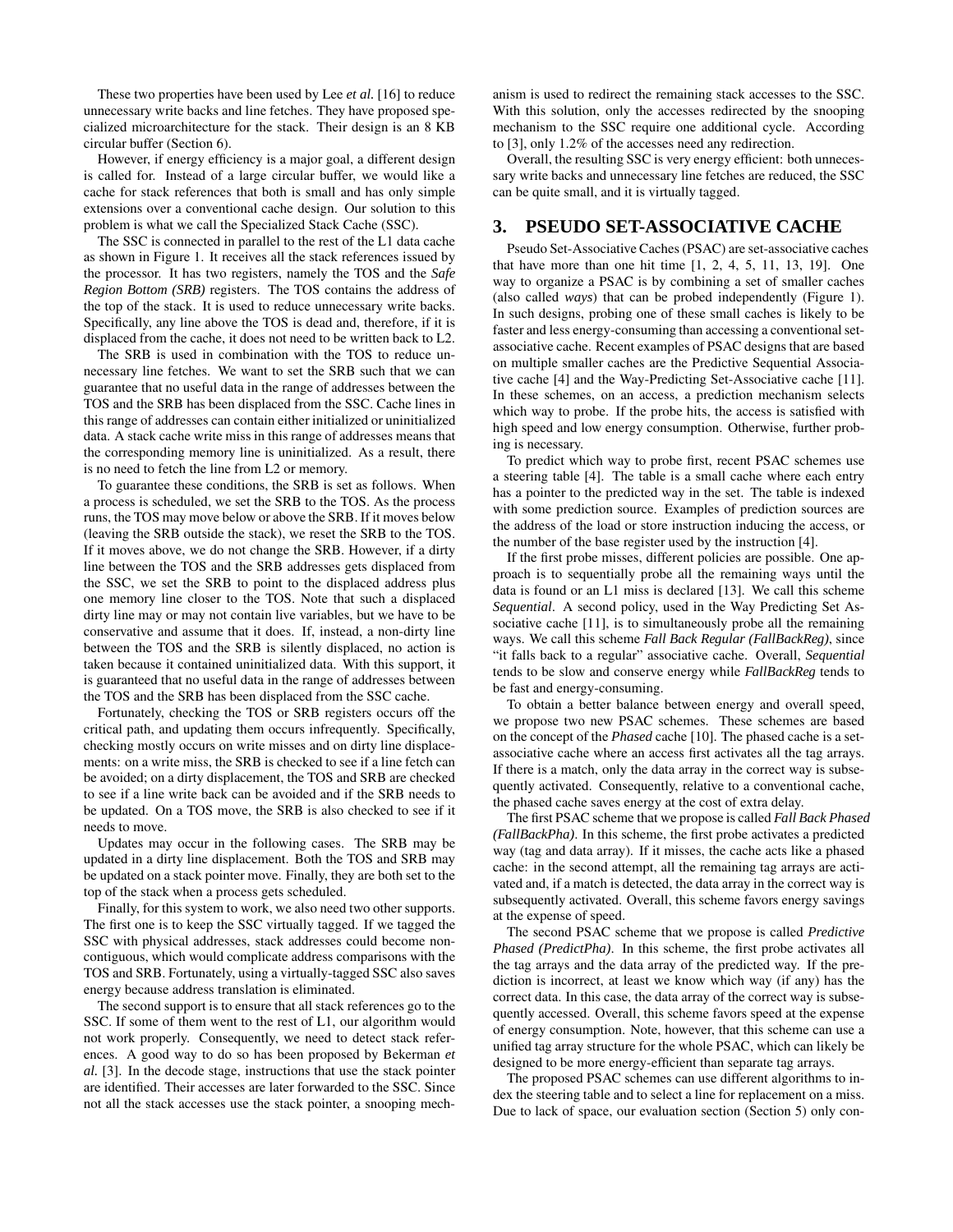siders a small subset of the design space. Specifically, to index the steering table, we use the address of the load or store instruction. Such information is available very early in the pipeline. It can be shown that this scheme is as accurate for our applications as the more complicated schemes in [4].

Initially, the table is loaded with pointers randomly pointing to the different ways with a uniform distribution. In a more sophisticated design, the compiler could analyze the program and provide heuristics to initialize the table. However, this is beyond the scope of this paper.

For the line replacement algorithm, we examine two choices. One approach is to always load the line into the way selected by the steering table. This scheme is not very flexible and may cause cache conflicts. To alleviate this problem, we also examine an adaptive scheme. The scheme uses MRU bits in each set of the PSAC. In this scheme, at line fill time, if the predicted way happens to be the MRU way, we instead load the line into another, randomly selected way and update the table entry accordingly. While this approach may induce a higher number of mispredictions, it may also reduce the miss rate. This approach is called *Adaptive*. Note that, since we are targetting high-associative PSAC systems, LRU information is unavailable.

# **4. EXPERIMENTAL SETUP**

To evaluate our cache designs, we use detailed software simulations at the architectural level. The simulations are performed using a MINT-based execution-driven simulation system [15] that models out-of-order processors.

#### **4.1 Architecture**

The baseline architecture is an out-of-order processor with two levels of cache. The architecture loosely models a MIPS R10000 processor. Table 1 lists the parameters used in the simulation. While the latency numbers in the table correspond to an unloaded machine, we model contention in the whole system. For the processor chip, we assume 0.18  $\mu$ m technology.

| Processor                                                                                                        | Caches                                                                                                                              | Bus & Memory                                                                                                       |
|------------------------------------------------------------------------------------------------------------------|-------------------------------------------------------------------------------------------------------------------------------------|--------------------------------------------------------------------------------------------------------------------|
| Freq: 1 GHz<br>Issue width: 4<br>Dyn issue: yes<br>I-window size: 96<br>Ld/St units: 1<br>Int, $FP$ units: $2.2$ | L1 size: $32$ KB<br>L1 OC, RT: $1,3$ ns<br>$L1$ assoc: 2<br>L1 line: $32B$<br>L2 size: $512$ KB<br>L <sub>2</sub> OC, RT: $4,12$ ns | Bus: split transaction<br>Mem: 1-channel Rambus<br>Bus width: 16 bits<br>DRAM bandwidth: 2 GB/s<br>Mem $RT: 81$ ns |
| Pending Ld, St: 8,8<br>BR penalty: 4 cyc                                                                         | $L2$ assoc: $8$<br>$L2$ line: $32B$                                                                                                 |                                                                                                                    |

**Table 1: Baseline configuration. BR, OC, and RT stand for branch, occupancy, and round trip from the processor, respectively.**

#### **4.2 Energy**

To evaluate the different cache organizations under different applications, we use the *energy-delay product* metric. For all cache configurations, we calculate latencies and energies for reads, writes, line fills, write backs, and cache misses using an extension of the CACTI tool [18] that we developed called XCACTI. XCACTI scales down the technology parameters to match 0.18  $\mu$ m technology. It also searches for configurations with the lowest energy-delay product, delay, or energy. The search can be optimized based on several timing constraints, the expected ratio of number of loads to stores, and the cache miss rate. Based on our observations of our applications, we optimize the L1 and L2 cache organizations for 25% of writes, while the stack caches are optimized for 50% of writes.

Because we are evaluating energy-efficient designs, we use latched sense amplifiers instead of the ones from Wada in CACTI [18]. The tool also includes a phased cache model.

Table 2 shows the energy consumed in a cache access for different stack caches and for the baseline L1 and L2 caches. The baseline L2 cache is a phased cache. The numbers include only the energy consumed in the corresponding cache structure, and not in buses or buffers outside the cache. The table shows the case of a read hit, write hit, read miss, and write miss.

|                  | Energy Per Access (pJ) |                           |       |         |         |          |  |  |  |  |  |  |  |
|------------------|------------------------|---------------------------|-------|---------|---------|----------|--|--|--|--|--|--|--|
| Access Type      |                        | Direct-Mapped Stack Cache |       | $2-Wav$ | 8-Way   |          |  |  |  |  |  |  |  |
|                  | 256В                   | 512B                      | 1 K B | 2KB     | 32KB L1 | 512KB L2 |  |  |  |  |  |  |  |
| Read Hit         | 130                    | 146                       | 166   | 195     | 735     | 3201     |  |  |  |  |  |  |  |
| Write Hit        | 141                    | 157                       | 180   | 214     | 780     | 3775     |  |  |  |  |  |  |  |
| <b>Read Miss</b> | 130                    | 88                        | 144   | 146     | 735     | 535      |  |  |  |  |  |  |  |
| Write Miss       |                        | 20                        | 23    | 30      | 79      | 535      |  |  |  |  |  |  |  |

**Table 2: Energy consumed in a cache access for different stack caches and for the baseline L1 and L2 caches.**

Table 3 shows the energy consumed in a cache access for different PSAC organizations and associativities. As usual, the numbers include only the energy consumed in the corresponding cache structure, and are organized according to the type of access. Since an access may involve several sequential probes, each access type in the table has several columns corresponding to the different probes. Each column is labeled with the latency in cycles taken to complete the corresponding probe. For comparison, we also show an L1 phased cache. In all the caches, a write checks the tag first and does not access the data array until a hit is detected. This phased write architecture saves energy with minimal performance degradation.

The TLB is modeled after the TLB of the MIPS R10000 processor. It uses 40-bit physical addresses, has 64 entries, and is fully associative. The best possible XCACTI configuration requires 141 pJ per read. Its access time is short enough for the fastest caches considered.

The steering table has 1024 entries. For a 4-way PSAC, the total size is 2 Kbits. This structure spends 59 pJ per read. For our applications, it can be shown that the energy spent reading the table is on average about 4% of the energy spent in instruction fetching in the baseline configuration.

We model a 1-channel Rambus memory system. Intel expects that such a system will consume about 1.2 W [12]. For a single channel at full bandwidth, we assume that each cache line fill consumes 48000 pJ.

#### **4.3 Applications**

For our experiments, we use a mix of multimedia, SpecInt, memory intensive, and pointer intensive applications. We compile them with IRIX MIPS 7.3 with -O2. Each application generates several millions of data references.

The applications are as follows. *BLAST* is a protein matching application. The algorithm tries to match an amino acid sequence sample against a large database of proteins.

*BSOM* is a neural network that classifies data. It uses only fixedpoint arithmetic.

*CRAFTY* is from SpecInt 2000. We use a data set with a reduced search depth that produces about the same data cache, instruction cache, and TLB miss rates as the reference set.

*GZIP* is from SpecInt 2000. We use a reduced data set that generates about the same data cache, instruction cache, and TLB miss rates as the reference set.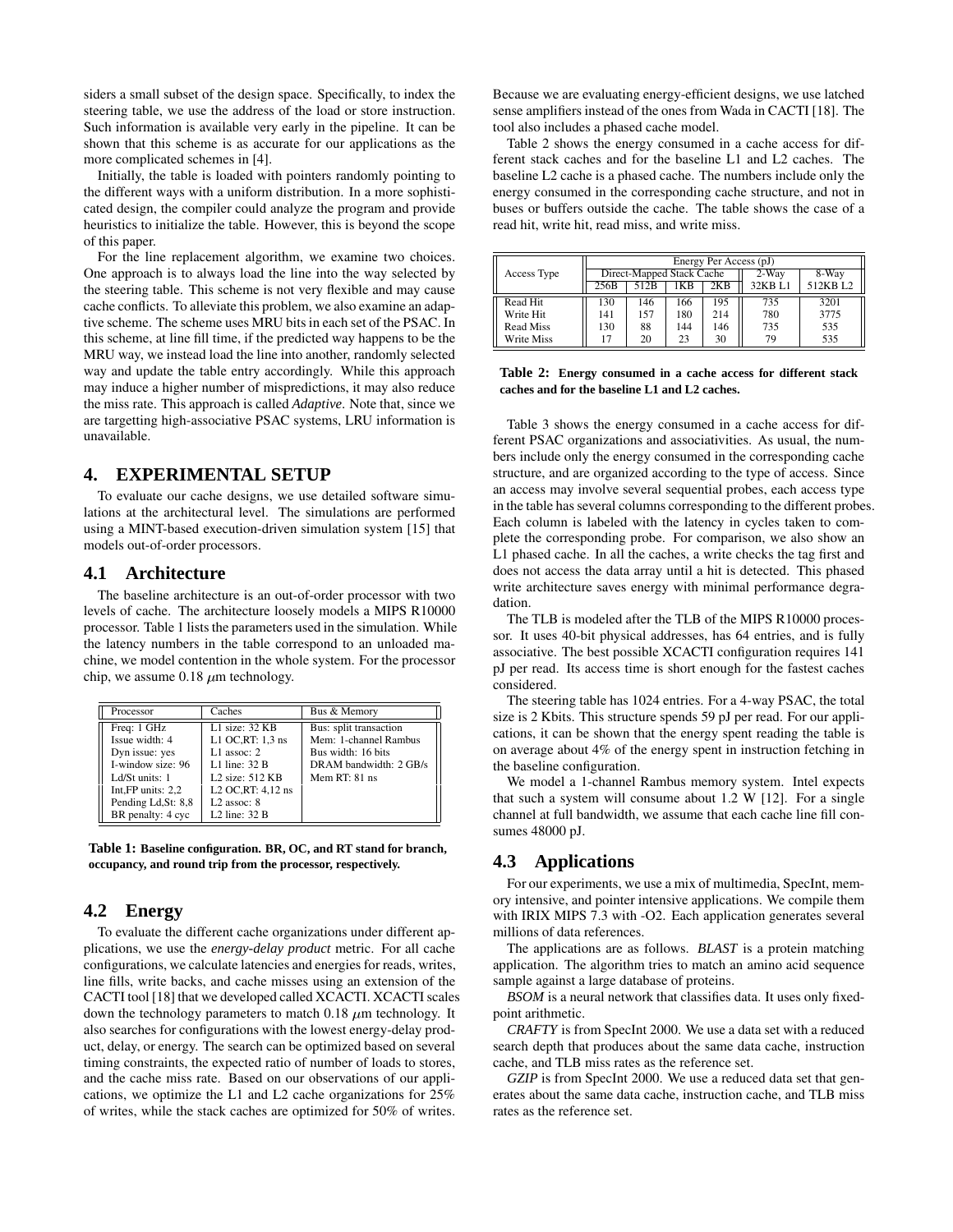| <b>PSAC</b><br>Organization |                  | Energy Per Access (pJ) |                          |                          |           |     |     |                  |     |                          |                   |     |          |     |                    |                  |                  |     |                   |     |     |                  |  |
|-----------------------------|------------------|------------------------|--------------------------|--------------------------|-----------|-----|-----|------------------|-----|--------------------------|-------------------|-----|----------|-----|--------------------|------------------|------------------|-----|-------------------|-----|-----|------------------|--|
|                             | 4-Way 32 KB PSAC |                        |                          |                          |           |     |     |                  |     |                          |                   |     |          |     |                    | 2-Way 32 KB PSAC |                  |     |                   |     |     |                  |  |
|                             | Read Hit         |                        |                          |                          | Write Hit |     |     | <b>Read Miss</b> |     |                          | <b>Write Miss</b> |     | Read Hit |     | Write Hit          |                  | <b>Read Miss</b> |     | <b>Write Miss</b> |     |     |                  |  |
|                             | 2cv              | $4c$ <sup>v</sup>      | 6cy                      | 8cv                      | 4cv       | 6cv | 8cv | 10cv             | 2cy | 4cv                      | 8cv               | 2cy | 4cv      | 8cv | 2cy                | 4cv              | 4cv              | 6cy | 2cy               | 4cv | 2cy | 4cy              |  |
| Sequential                  | 288              | 442                    | 596                      | 750                      | 317       | 364 | 41  | 458              |     | $\overline{\phantom{a}}$ | 616               |     |          | 188 | 427                | 688              | 472              | 533 |                   | 522 |     | $\overline{122}$ |  |
| FallBackReg                 | 288              | 750                    | $\overline{\phantom{a}}$ | $\overline{\phantom{a}}$ | 317       | 458 |     |                  |     | 616                      | ۰                 | -   | 188      | -   | Same as Sequential |                  |                  |     |                   |     |     |                  |  |
| FallBackPha                 | 288              | ٠                      | 536                      | $\overline{\phantom{a}}$ | 317       |     | 458 |                  |     | 295                      |                   |     | 188      |     | Not Interesting    |                  |                  |     |                   |     |     |                  |  |
| PredictPha                  | 324              | 430                    |                          | $\overline{\phantom{a}}$ | 352       |     |     |                  | 189 |                          |                   | 82  |          |     | 444                | 644              | 489              |     | 78                |     | 78  |                  |  |
| Phased                      |                  | 422                    |                          |                          | 451       |     |     |                  | 82  |                          |                   | 82  |          |     |                    | 489              | 534              |     | 78                |     | 78  |                  |  |

Table 3: Energy consumed in an access for different PSAC organizations and associativities. Since a PSAC access may involve several sequential probes, each access type in the table has several columns corresponding to the different probes. Each column is labeled with the latency in cycles **(***cy***) taken to complete the probe. For comparison, we also show an L1 phased cache.**

*MCF* is from SpecInt 2000. We use an increased version of the test input set.

*MP3D* is an MP3 decoder. We use mpg123 version 0.59r, which is the fastest available UNIX GPL MP3 decoder. We reproduce three different samples, namely voice, cd, and hifi.

*MP3E* is an MP3 encoder. We use lame3.85, which is fast and widely used in the MP3 community. We encode two different samples, namely voice and cd.

*TREE* isthe *Treeadd* pointer-intensive, recursive application from the Olden suite.

To estimate the working set of the applications, Figure 2 computes the miss rates of each application for several plain L1 data caches. The caches are 2-way set-associative. The figure does not show *MCF* because of its high miss rate. From the figure, we see that it is realistic to use a 32 KB L1 in our baseline system: L1 captures most of the working set of the applications but the system can still benefit from an L2 cache.



**Figure 2: Application miss rates for different data cache sizes.**

## **5. EVALUATION**

In this section, we evaluate our SSC and PSAC organizations, both individually and combined. As indicated before, we use as a metric the *energy-delay product*. In this metric, *delay* is the execution time of the application, and *energy* is the energy consumed in the data memory hierarchy. The latter includes the TLB, the L1 and L2 caches, and the main memory. Different applications spend a different percentage of their energy in the data memory hierarchy. In our application suite, this percentage ranges from 15% to 55% and is on average 30%. In all the figures, the results are normalized to those of the baseline architecture described in Table 1.

## **5.1 SSC Analysis**

The benefit of using a small cache is two-fold: faster access and lower energy consumption. Stack references have far more spatial locality than the rest of the data references. Therefore, a small structure fulfills the role of stack cache nicely. In our simulations, we find that the miss rate barely changes for stack cache sizes larger than 2 KB. Moreover, XCACTI shows that beyond 2 KB, the cache cannot be accessed in one processor cycle for 1 GHz. Thus, we only show data for stack cache sizes between 256 B and 2 KB.

In Figure 3, we use our baseline 32 KB L1 cache and we add a small stack cache for stack references: either an SSC or a plain write back cache (WB). We use different stack cache sizes as shown in the legend. The bars are ordered from left to right in the order of decreasing energy-delay products. The bars correspond to the average of the applications.



**Figure 3: Delay, energy, and energy-delay product of the baseline system with a stack cache. WB stands for plain write back stack cache.**

Figure 3 shows that adding a small structure to cache stack references is very energy efficient. Although the performance does not improve much, the energy savings range from 17% to 24%. The result is a much reduced energy-delay product.

Our proposed SSC system delivers an energy-delay product that is always lower than the one delivered by the WB system. The difference becomes smaller as the SSC increases in size. The reason is that larger caches have lower miss rates and, therefore, fewer write backs and line fills. Overall, if we try to balance performance, energy, and area cost, we recommend using a 512 B SSC.

Figure 3 only shows the average of all the applications. In applications with frequent stack activity like MP3E, the benefits of SSC over plain WB are significant. Figure 4 repeats Figure 3 for the MP3E application only. We can see that the SSC system delivers an energy-delay product that is substantially lower than the one delivered by the WB system. In no application of our suite does the system with SSC have a higher energy-delay product than the system with WB.

Finally, software optimizations specific to stack caches are an interesting issue not applicable to traditional architectures. With a stack cache (SSC or WB), stack accesses are faster and spend less energy. We can exploit this difference by making sure that variables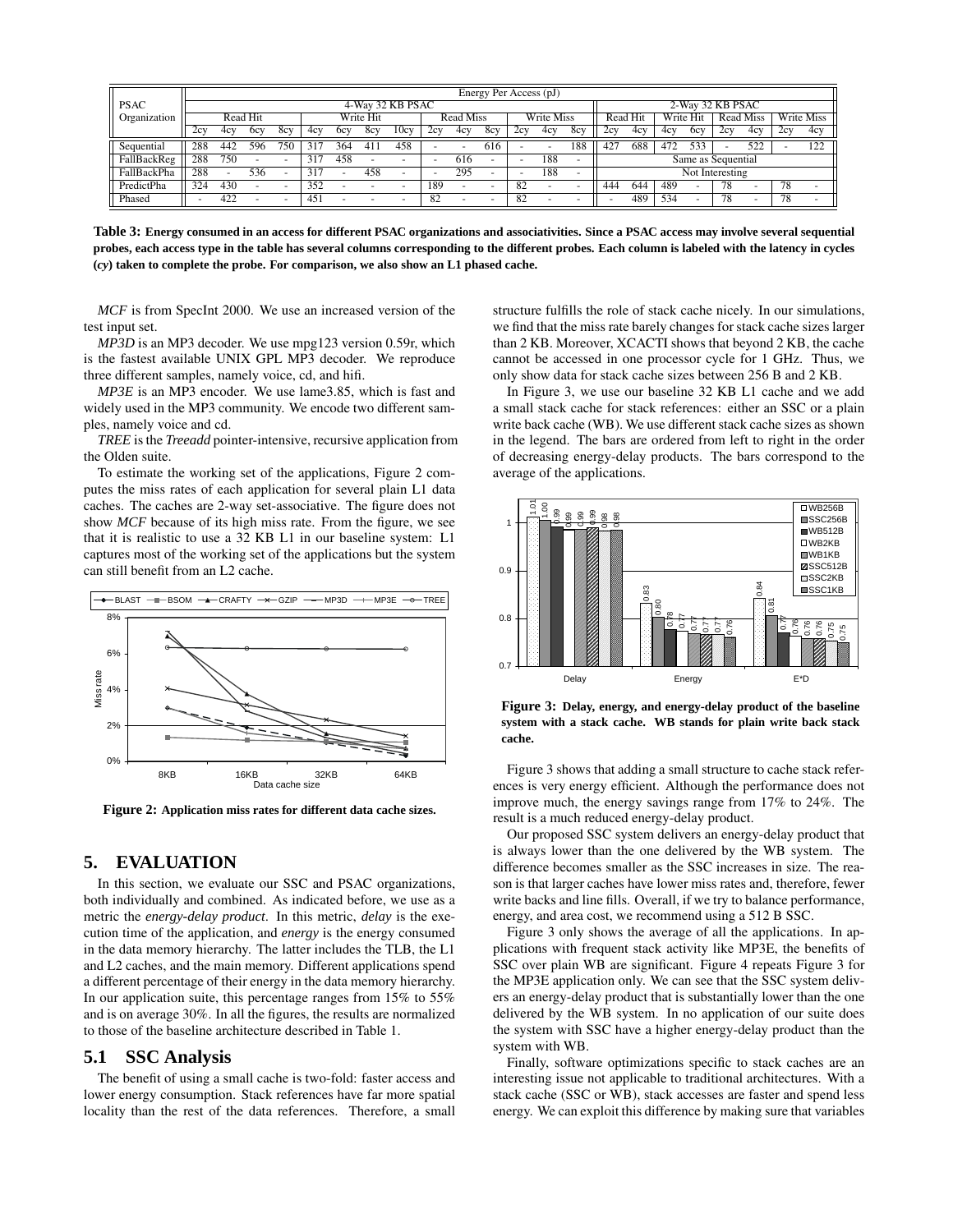

**Figure 4: Delay, energy, and energy-delay product of a system with a stack cache for the MP3E application.**

that are used as temporaries inside a subroutine as declared as automatic inside the subroutine. Of course, over-utilizing the stack can be bad. Large structures allocated in the stack can increase the miss rate, negating the benefit. In our application suite, the two MP3 applications have structures that can be bigger than the stack cache itself. We changed these structures into static variables so that their accesses do not go to the stack cache. With a 512 B SSC or WB cache, these changes improve the energy-delay product by an average of 19% and 14% in MP3D and MP3E, respectively. These changes have no impact on the baseline architecture.

#### **5.2 PSAC Analysis**

We simulate all the PSAC schemes and algorithms discussed in Section 3. For clarity, Figure 5 only shows the most representative schemes. It excludes the schemes with adaptive replacement and the 2-way phased cache.



**Figure 5: Delay, energy, and energy-delay product of systems with different PSAC organizations.**

From Figure 5 we can make several observations. First, 4-way PSAC structures have a lower energy-delay product than 2-way ones because smaller structures are more energy efficient. Second, the phased cache suffers from low performance. Thus, despite its low energy consumption, it has a poor energy-delay product. Third, *Sequential* is not as good as other schemes; for 4-way set-associative systems, its energy-delay product is 7% higher than *PredictPha*'s. Finally, *PredictPha* has the best energy-delay product. The difference in energy-delay product between *PredictPha* and the other optimized schemes (*FallBackPha* and *FallBackReg*) is small.

Not shown in the figure is the impact of adaptivity in the line replacement algorithm as described in Section 3. Although adaptive schemes always have a lower miss rate than their non-adaptive

counterparts, they often have a higher misprediction rate. The resulting energy-delay product changes little. Consequently, we do not consider adaptivity further.

#### **5.3 Combination**

Figure 6 shows the effect of using an SSC and a PSAC simultaneously. For the PSAC, we use *PredictPha* with an 8 KB bank in each way. We vary the number of ways from 3 to 4. The last five bars in each group add an SSC of size ranging from 256 B to 2 KB. As usual, the bars are relative to the baseline system of Table 1.

If we focus on the energy-delay product bars, we see that, even if we have a PSAC as our L1, we still want to add an SSC. Comparing Figure 6 to Figure 3, we see that the energy-delay product reductions delivered by an SSC and by a PSAC are not fully additive. However, a system combining a PSAC and a 512 B SSC delivers the best balance between performance, energy consumption, and area cost.



**Figure 6: Delay, energy, and energy-delay product of systems with combinations of SSC and PSAC structures. For the PSAC, we use** *PredictPha* **with different numbers of ways. The last five bars in each group add an SSC.**

For designs in which chip real estate is an issue, Figure 6 also shows an interesting tradeoff. The first three bars in each group correspond to a 3-way 24 KB PSAC, a 4-way 32 KB PSAC, and a combination of a 3-way 24 KB PSAC and a 512 B SSC, respectively. We can see that reducing the PSAC size from 32 KB to 24 KB (second and first bars) increases the energy-delay product by 7%. However, adding a 512 B SSC to the 24 KB PSAC (third bar), not only makes up for the loss, but actually improves the energy-delay product by 10% over the 32 KB PSAC. Consequently, a smaller PSAC combined with an SSC is a relatively good solution if real state is tight.

## **5.4 Energy Breakdown**

Figure 7 shows the breakdown of the total energy consumption in the data memory hierarchy across different applications. The breakdowns are shown for different L1 organizations: the baseline, a 4-way 32 KB *PredictPha* PSAC, the baseline plus a 512 B SSC, and a 4-way 32 KB *PredictPha* PSAC plus a 512 B SSC. The energy is broken down into main memory, L2, L1 outside the SSC, and SSC. As we can see, our PSAC and SSC designs target what is usually the largest energy consumption chunk in the data memory hierarchy. They reduce it effectively.

#### **6. RELATED WORK**

Proposals for special hardware to handle the top of the stack, or even a hardware stack, are not uncommon. For example, Ditzel and